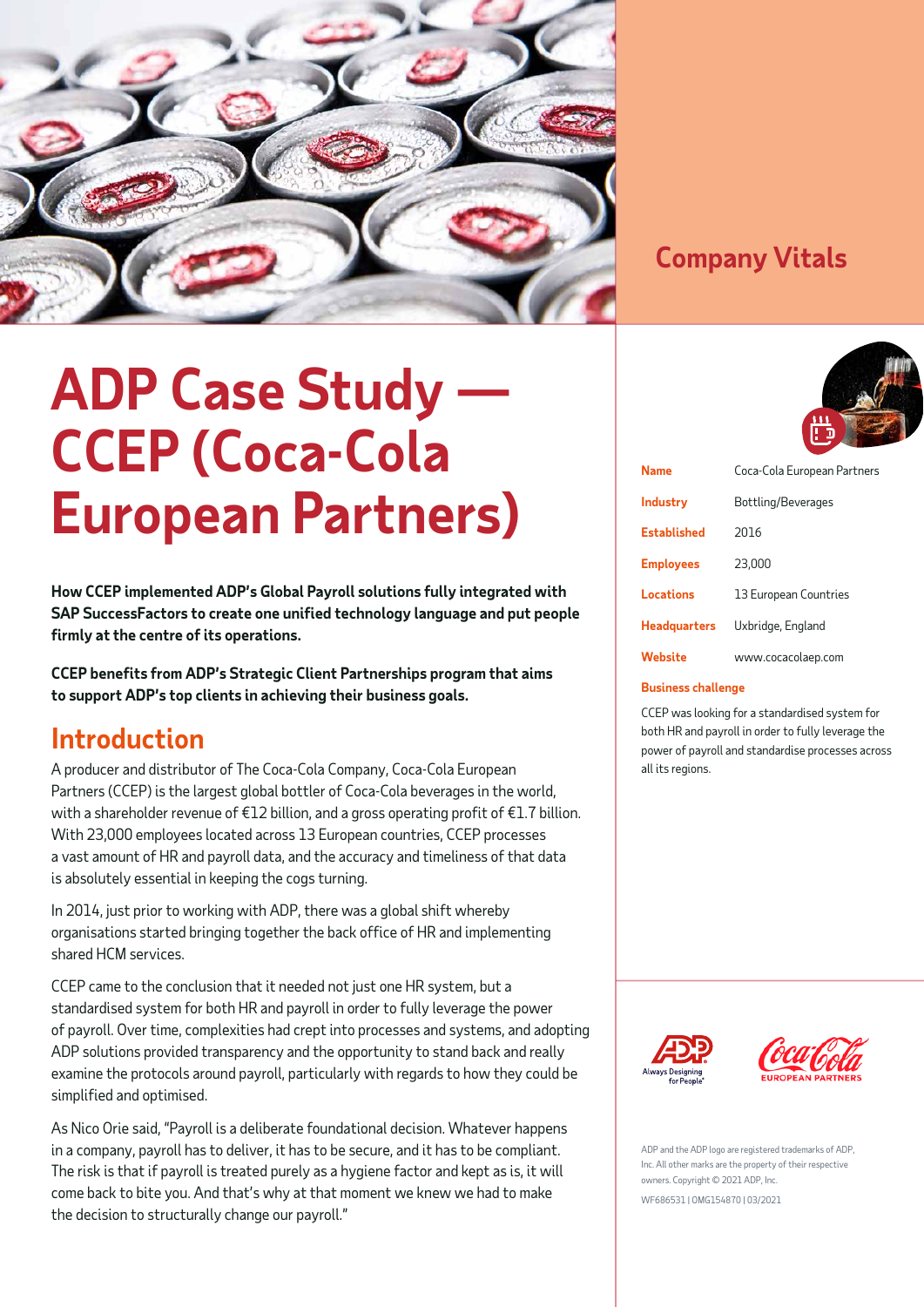### **Take a new look at pay**

Now more than ever, it's clear that payroll is much more than just a hygiene factor. It is, in fact, part of the strategic objectives for businesses, particularly in times of constant change and adaptation. With the HR team at CCEP, there has always been a clear understanding of the vitality of payroll. When payroll was tested by Covid-19 at the beginning of 2020, the team stepped up and continued to deliver, making it even more clear how important CCEP's investment in a robust and reliable system was.

Nico Orie did observe that in the wider business landscape "there was an enormous wakeup call with COVID-19, and it certainly has made people realise the importance of payroll and that it's not a push of a button, but that there are very dedicated high-skilled people executing it".

Organisations' competitive edge comes down to their greatest asset — their talent, and they cannot afford to lose people. Nico Orie continues, "the sound of silence is the sound of success in this business. When payroll goes wrong, you immediately impact the motivation of your people on the frontline, which impacts engagement and can impact results — and why it is so important that it is always right and always on time".

## **The challenges**

Prior to working with ADP, CCEP found themselves in the same situation as many large global organisations: with a scattered internal landscape of different payroll and HR solutions from multiple vendors that had accumulated over time. Using both on- and off- premise solutions, they faced the challenge of standardising processes across regions in order to make payroll more effective. No matter how big a local region or how many employees, each must have a payroll system that adapts to their unique legislative and regulatory requirements, while also feeding into to inter-regional systems.

The need to adopt a standardised approach was clear, both for efficiency and to improve governance and accountability. With local regions working independently and with different systems, there became a clear need to create one consistent internal payroll 'language' for HR and professionals to communicate in. It was vital that payroll be viewed as more than just a hygiene factor, but as a driver of company efficiency, data standardisation, and control.

**Payroll is so special because payroll is always local, there are no global set rules. This is one of the core areas a provider needs to deliver on and where you have to be adaptable to constantly changing local legislation. Not a lot of players in the market can then deliver on top of that, pan-country standardisations, data processes and systems, and governance and that's the added value of ADP.**

### **Nico Orie**

VP, People & Culture Function Strategy and Service







ADP and the ADP logo are registered trademarks of ADP, Inc. All other marks are the property of their respective owners. Copyright © 2021 ADP, Inc. WF686531 | OMG154870 | 03/2021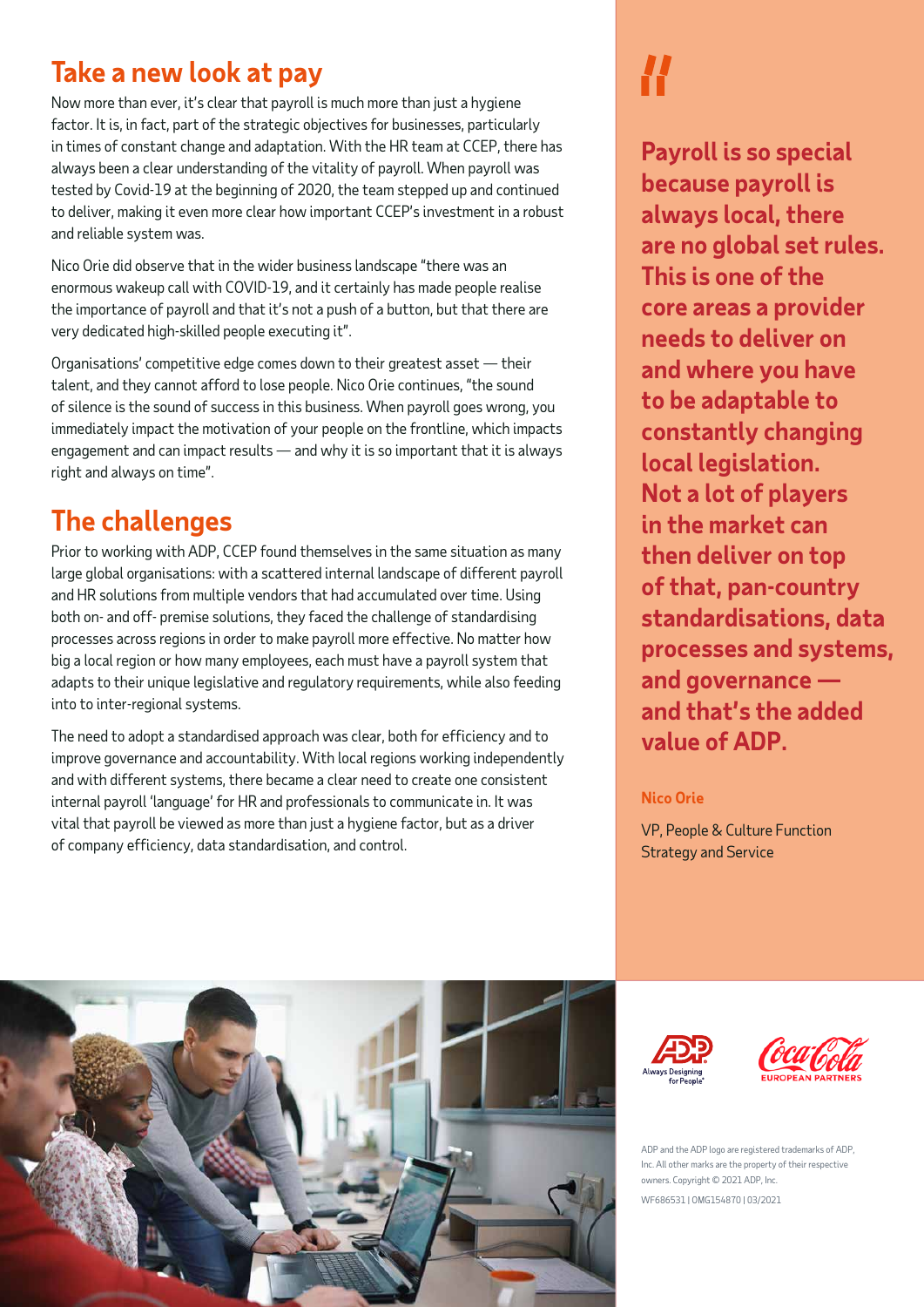## **The solution**

By adopting ADP Global Payroll solution including an enhanced integration with SuccessFactors core HR, CCEP was able to provide one standardised, common view of payroll — streamlining data sets, processes, and ways of working across 13 countries in order to successfully connect ADP Global Payroll to the CCEP Core HR system. The decision to partner with ADP to adopt standard global practices was relatively straightforward, but it was the detail within each region that added complexity to the process. With different fiscal systems, fast changing local regulations, and tax compliance for each country, ADP's expertise in regional compliance and global standardisation was fundamental to transform the payroll processes of CCEP. ADP's unique expertise from a payroll to core HR integration perspective enabled to benefits from a seamless end-to-end integrated process.

For CCEP, the case for a standardised global payroll system came down to risk mitigation and building a company for the future. It is an inherently strategic decision to create a long-term platform for effective payroll delivery. Switching payroll providers is a big undertaking and a significant cost — which is why it was imperative to get it right the first time and create a system that can adapt in the future.

# **The results**

For Nico Orie, the key benefits of implementing ADP came down to its unrivalled stability, knowledge of payroll, and truly global solution...

*ADP has the size and power to innovate, stay strong, and grow. I remember reaching out to our ADP Client Partner in that first week of March 2020, when there was anxiety about what could happen if the whole payroll team falls ill with coronavirus. What came back were very well thought through fallback scenarios, and it showed that ADP are strong as a partner and I could assure my leadership team that we were in safe hands.*

Adopting ADP's solutions created a language around payroll internationally, which helped to foster internal collaboration and integration, empowering the international team to make smarter choices and to leverage internal capabilities. Unlike scattered internal systems, a standardised system gives more flexibility and the agility to adapt to the constant changes taking place in the payroll industry and wider world.







ADP and the ADP logo are registered trademarks of ADP. Inc. All other marks are the property of their respective owners. Copyright © 2021 ADP, Inc. WF686531 | OMG154870 | 03/2021